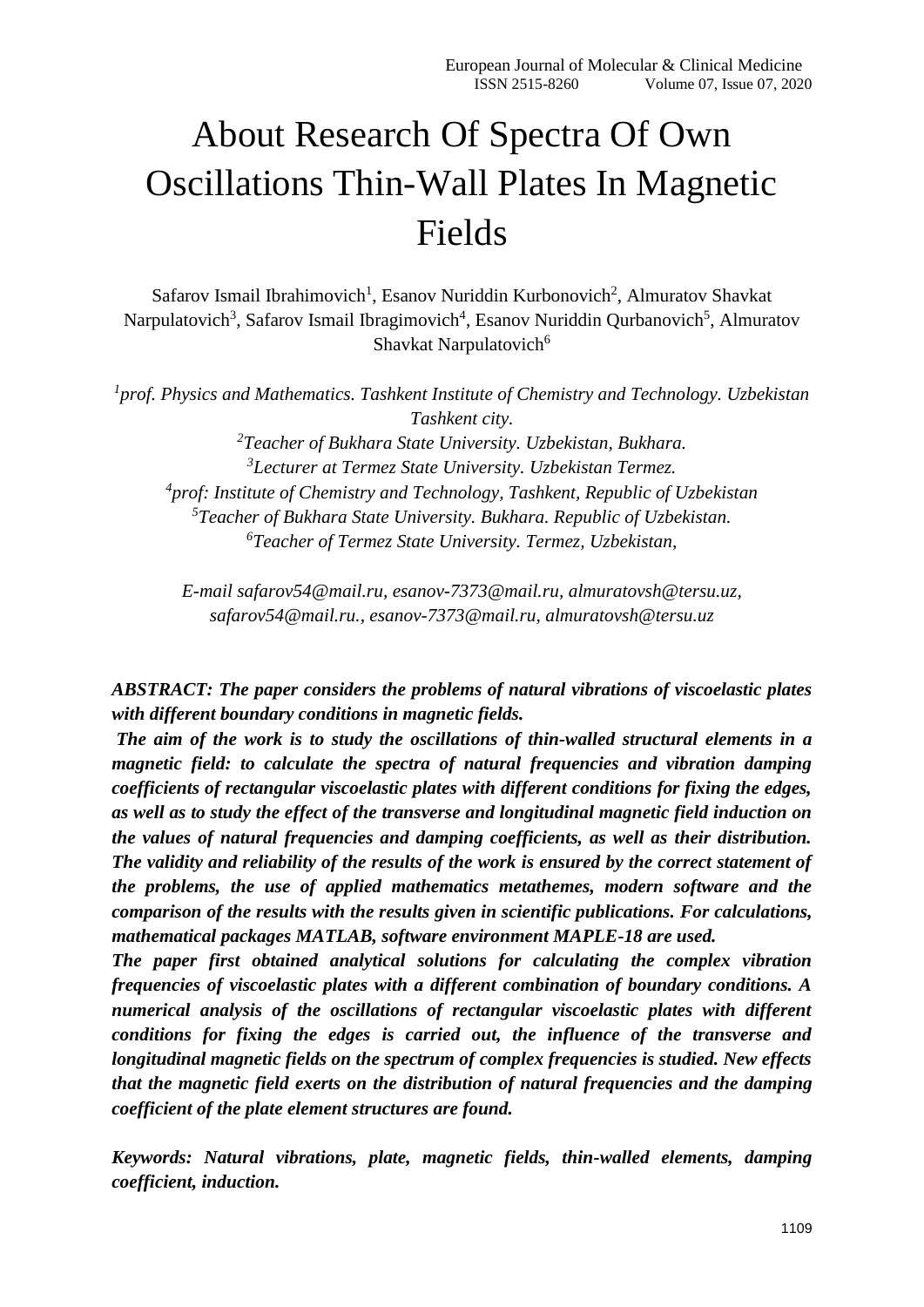#### **1. INTRODUCTION**

The development of modern technology is closely related to theoretical and applied problems of the interaction of various bodies and fields [1,2]. Interaction problems are fundamental to the problems of motion of an elastic deformable electrically conductive body in a magnetic field [3,4,5]. The creation of optimal designs in many areas of modern technology is associated with the widespread use of structural elements such as thin-walled shells and plates, the elastic vibrations of which are significantly affected by magnetic fields [6,7]. This picture of the interaction of elastic and electromagnetic phenomena is quite complex and can be considered based on the analysis of a joint system of equations of motion of an elastic medium and equations of an electromagnetic field.

A rather large number of publications has been devoted to the problems of vibrations of thinwalled structural elements in magnetic fields, but the question of the influence of magnetic fields on the entire complex frequency spectrum remains incompletely studied [8, 9]. Based on the derived analytical relationships, a software package has been developed for designing and calculating the dynamic characteristics of elastic plates in magnetic fields. The article uses the main hypotheses and equations of vibration of elastic plates in a magnetic field.

### **2. PASTEON THE PROBLEM AND THE MAIN RELATIONS**

Let rectangular plates with different boundary conditions oscillate in magnetic fields (with a given magnetic induction vector) (Figure 1).



Figure 1 A rectangular plate in an external transverse magnetic field with a magnetic induction vector

The geometric parameters and the magnetic induction vector are shown in Figure 1.

$$
\Delta(D(1-\Gamma^{IJ})\Delta w_{k})-(1-\nu)\left[\frac{\partial^{2}}{\partial x_{1}^{2}}\left(D(1-\Gamma^{IJ})\frac{\partial^{2}w}{\partial x_{2}^{2}}\right)+\frac{\partial^{2}}{\partial x_{2}^{2}}\left(D(1-\Gamma^{IJ})\frac{\partial^{2}w}{\partial x_{1}^{2}}\right)-\frac{\partial^{2}}{\partial x_{1}\partial x_{2}}\left(D(1-\Gamma^{IJ})\frac{\partial^{2}w}{\partial x_{1}\partial x_{2}}\right)\right]+\n+2\rho h\frac{\partial^{2}w_{k}}{\partial t^{2}}+M_{k}\Delta w_{k}=0,\kappa=1,2
$$
\n(1)

Where  $D = \frac{Eh^3}{2}$  $12(1-v^2)$ *Eh <sup>D</sup>* -ν  $=\frac{12(1-1)}{2}$  $\mu$  - magnetic permeability; Poisson's coefficient  $\nu$ ; E- elastic

modulus ;  $\rho$ - plate material density; h- plate thickness; -integral operator with relaxation kernel R (t):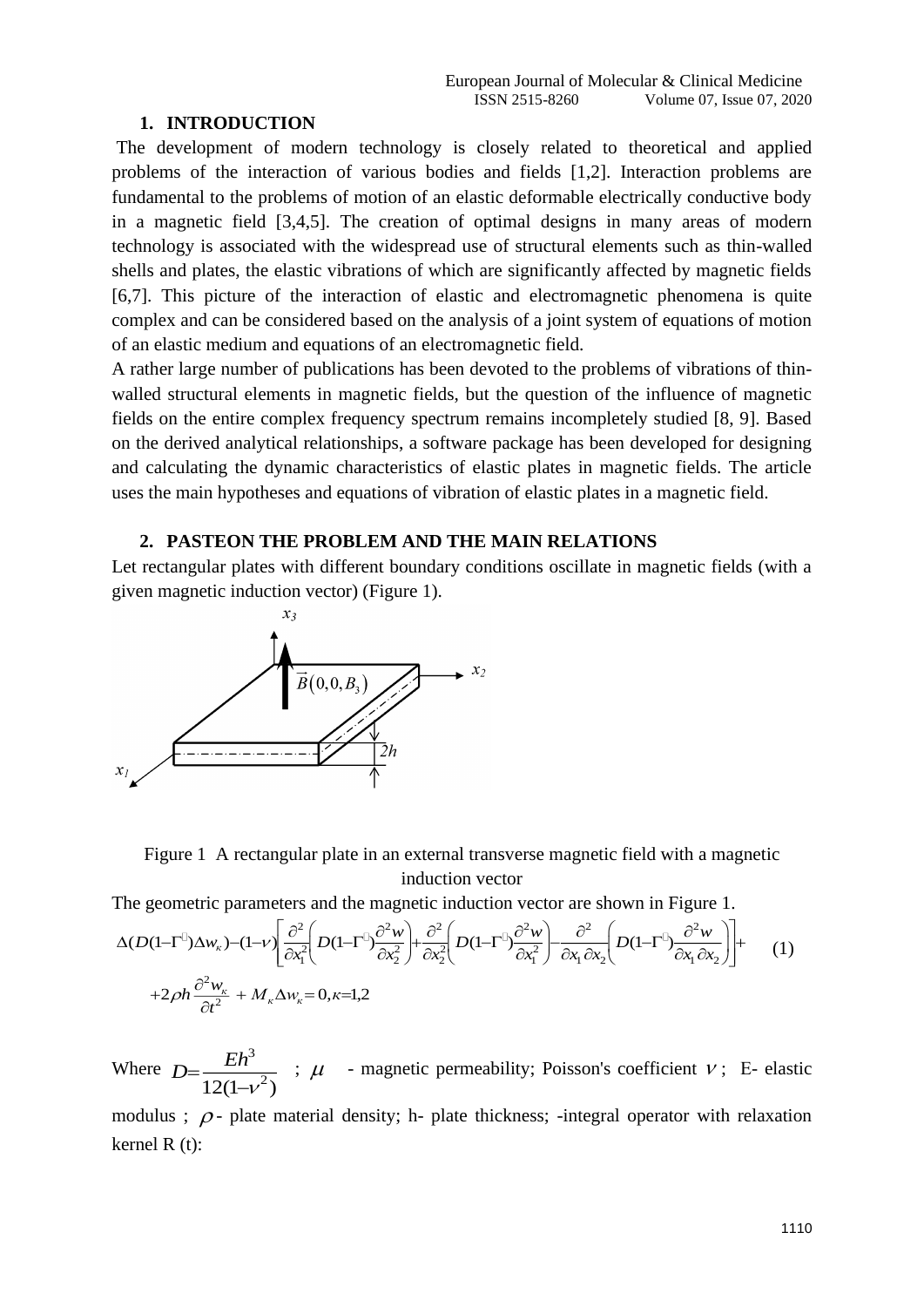$$
\Gamma^{\square} f(t) = \int_{0}^{t} R(t-\tau) f(\tau) d\tau;
$$
 t-time;  $\tau$  - time preceding observation,  $f(t)$  - derivative

function of time [10,11],  $k=1$ ,  $M_1 = \frac{h(\mu - 1)}{B_3^2}B_3^2$ 3 1 4 *h*  $\frac{\mu-1}{B}B$  $\pi\mu$  $\frac{(-1)}{2}B_3^2$ , so k=2, M<sub>2</sub>= $\frac{1}{2\pi}$   $h + \frac{1}{\sqrt{1^2+1^2}}$   $B_1^2$ 1  $\sim$  2 1 | 1  $2\pi$   $\left| \frac{1}{k^2 + k^2} \right|^{2}$  $h + \frac{1}{\sqrt{2}}$   $\cdot B$  $\mathcal{R}$   $\sqrt{k_1^2 + k_2^2}$  $\frac{1}{\sqrt{\pi}}\left(h+\frac{1}{\sqrt{1^2+1^2}}\right).$  $\pi\left(\begin{array}{cc} 1 & 1 \\ & \sqrt{k_1^2 + k_2^2} \end{array}\right)$ ,

$$
\Delta w_2 = \frac{\partial^2 w_2}{\partial x_1^2}.
$$
  

$$
D(1-\Gamma^2)\Delta \Delta w_{\kappa} + 2\rho h \frac{\partial^2 w_{\kappa}}{\partial t^2} + M_{\kappa} \Delta w_{\kappa} = 0, \kappa = 1,2
$$
 (2)

Let the plate articulated on the contour

$$
x_1=0, x_1=a
$$
 and  $x_2=0, x_2=a$   
\n
$$
w_k = \frac{\partial^2 w_k}{\partial x_1^2} = 0 \text{ при } x_1=0, x_1=a,
$$
\n
$$
w_k = \frac{\partial^2 w_k}{\partial x_1^2} = 0 \text{ при } x_2=0, x_2=a,
$$
\n(3)

or other conditional :  $x_1=0; x_1$ 1 0;  $x_1 = a$ :  $w_k = \frac{W_k}{2} = 0$  $x_i = 0; x_i = a;$   $w_i = \frac{cw}{a}$ *x*  $= 0; x_1 = a;$   $w_k = \frac{\partial w_k}{\partial x} = 0,$ 

$$
x_2 = 0, x_2 = a: \frac{\partial^2 w_k}{\partial x_1^2} + v \frac{\partial^2 w_k}{\partial x_2^2} = 0, \frac{\partial^3 w_k}{\partial x_1^3} + (2 - v) \frac{\partial^3 w_k}{\partial x_1 \partial x_2^2} = 0.
$$
 (4)

#### **3. METHODS OF SOLUTION**

For integral term  $\Gamma^{\perp} f(t) = |R(t-\tau) f(\tau)|$ 0 *t*  $\int_{0}^{T} f(t) = \int_{0}^{T} R(t-\tau) f(\tau) d\tau$  the freezing method is applied, then it takes

the following form  $\qquad \Gamma^{\square} f(t) = (\Gamma^c(\omega_R) + i \Gamma^s(\omega_R)) f(t),$ 

$$
\text{rate } \Gamma^{c}(\omega_R) = \int_0^{\infty} R(\tau) \cos \omega_R \tau \, d\tau, \ \Gamma^{s}(\omega_R) = \int_0^{\infty} R(\tau) \sin \omega_R \tau \, d\tau \, .
$$

При собственных колебаниях прогиб *w*<sup>k</sup> представится в виде

$$
w_k = W(x_1, x_2)e^{-i\omega t},
$$

где  $W(x_1, x_2)$ -амплитуды прогибы пластины,  $\omega = \omega_R + i\omega_I$  комплексная собственная частота .Тогда уравнение(2) прнимает следующий вид

$$
\overline{D}\Delta\Delta W_{k} + M_{k}\Delta W_{k} - 2\rho hW_{k} = 0, \,\overline{D} = D(1 - \Gamma^{c}(\omega_{R}) - i\Gamma^{s}(\omega_{R})). \,(5)
$$

To solve (5), the asymptotic method of V.V. Bolotina (AMB) allows one to consider the problems of oscillations of viscoelastic plates with different boundary conditions and the distribution of complex natural frequencies of oscillations of shallow shells in magnetic fields. In the first problem, we consider the oscillations of plates in a transverse magnetic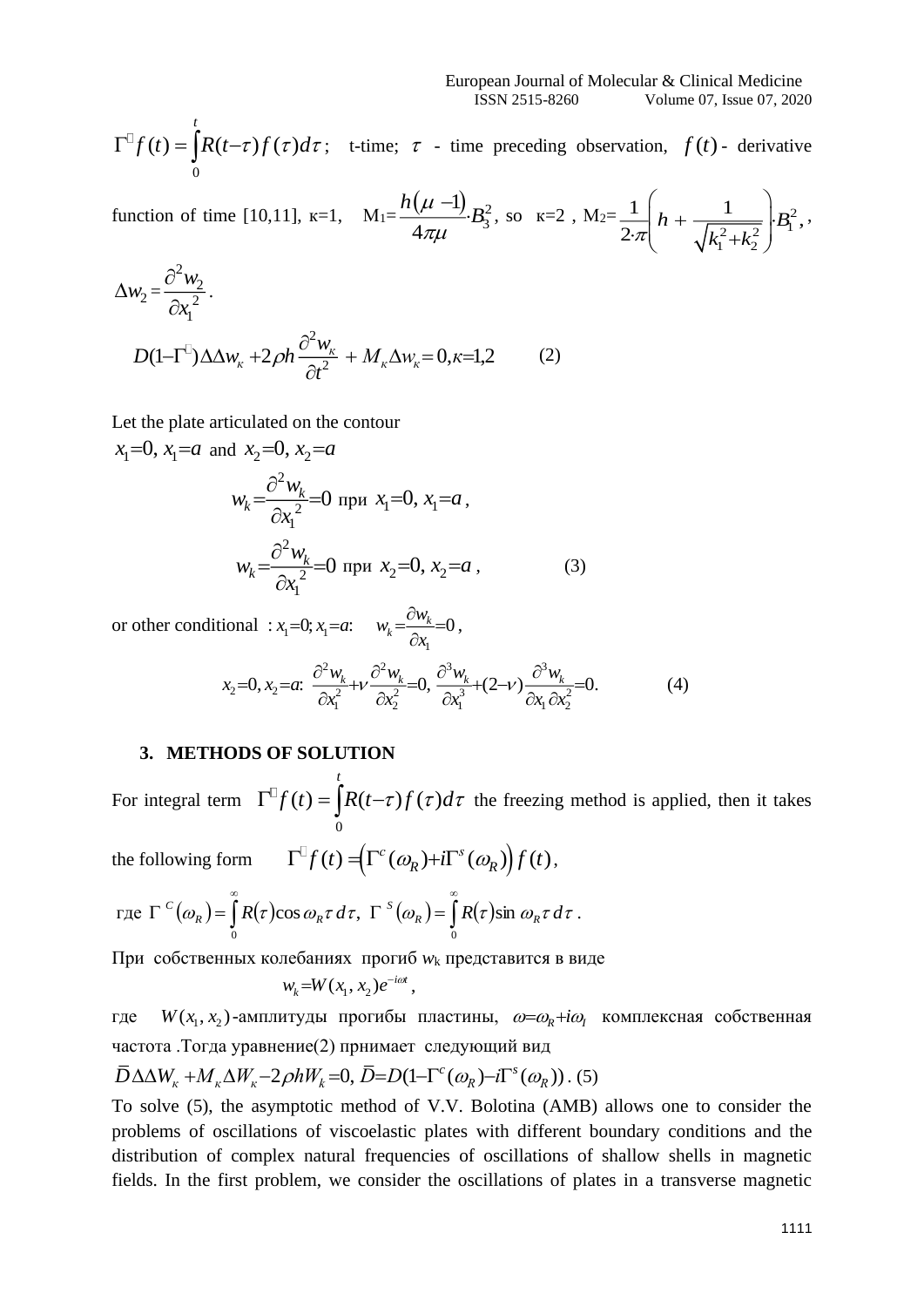field with a given magnetic induction vector  $B(0,0,B_3)$ . Using the asymptotic method V.V. Bolotin, an expression is obtained for the natural frequencies of magnetoelastic vibrations of the plate

$$
\Omega^{2} = R_{\mu}^{2}((1-\Gamma^{c})^{2} + (\Gamma^{s})^{2})e^{2i\varphi};
$$
\n
$$
\varphi = \arctg \frac{\Gamma^{s}}{1-\Gamma^{c}}
$$
\n
$$
R_{\mu}^{2} = (k_{1}^{2} + k_{2}^{2}) \left[ (k_{1}^{2} + k_{2}^{2}) - \frac{h(\mu-1)}{4\pi\mu \cdot D} B_{3}^{2} \right] \left[ \frac{D}{2 \cdot \rho \cdot h} \right]
$$
\n
$$
\Gamma^{c}(\omega) = \int_{0}^{\infty} R(\tau) \cdot \cos \omega \tau \, d\tau ; \quad \Gamma^{s}(\omega) = \int_{0}^{\infty} R(\tau) \sin \omega \tau \, d\tau,
$$
\n
$$
R(t) = A e^{-\beta t} / t^{1-\alpha}
$$

To determine the numbers k1 and k2 (the so-called wave numbers) for viscoelastic plates, the method of V.V. Swamps. Moreover, these numbers are considered valid positive value. In the general case, these quantities can be complex. Then, according to the asymptotic method of V.V. Bolotin should use the general procedure for joining solutions (taking into account the different types of edge fastening) [12]

$$
k_1a_1 - m_1\pi = \arctg U_{11}(k_1, k_2) + \arctg U_{12}(k_1, k_2),
$$
  
\n
$$
k_2a_2 - m_2\pi = \arctg U_{21}(k_1, k_2) + \arctg U_{22}(k_1, k_2),
$$
 (6)

где  $(m_1,m_2) \in B$ , B- many targets,  $a_1,a_2$ - positive value dependent on boundary conditions ,  $U_{11}(k_1,k_2)$  - the formation of vibrations of elastic plates.

In the second problem, we consider the oscillations of rectangular plates in a longitudinal magnetic field with a given magnetic induction vector  $B(B_1, 0, 0)$ .

The equation of plate oscillations at  $k = 2$  has the form

$$
D\Delta \Delta w_2 + 2\rho h \frac{\partial^2 w_2}{\partial t^2} - \frac{1}{2\pi} \left( h + \frac{1}{\sqrt{k_1^2 + k_2^2}} \right) B_1^2 \frac{\partial^2 w_2}{\partial x_1^2} = 0
$$

Using the asymptotic method V.V. Bolotin, an expression is obtained for the natural frequencies of magnetoelastic vibrations of the plate

$$
\Omega^{2} = R_{\mu_{2}}^{2}((1-\Gamma^{c})^{2}+(\Gamma^{s})^{2})e^{2i\varphi};
$$
\n
$$
\varphi = \arctg \frac{\Gamma^{s}}{1-\Gamma^{c}},
$$
\n
$$
R_{\mu_{2}}^{2} = \left[ \left(k_{1}^{2} + k_{2}^{2}\right)^{2} + \frac{1}{2\pi D} \left(h + \frac{1}{\sqrt{k_{1}^{2} + k_{2}^{2}}}\right) B_{1}^{2}k_{1}^{2} \left(\frac{D}{2 \cdot \rho \cdot h}\right) \right]
$$

As in the case of a transverse magnetic field, for the determination of wave numbers and for plates with different types of edge fixing according to the asymptotic method of V.V. We will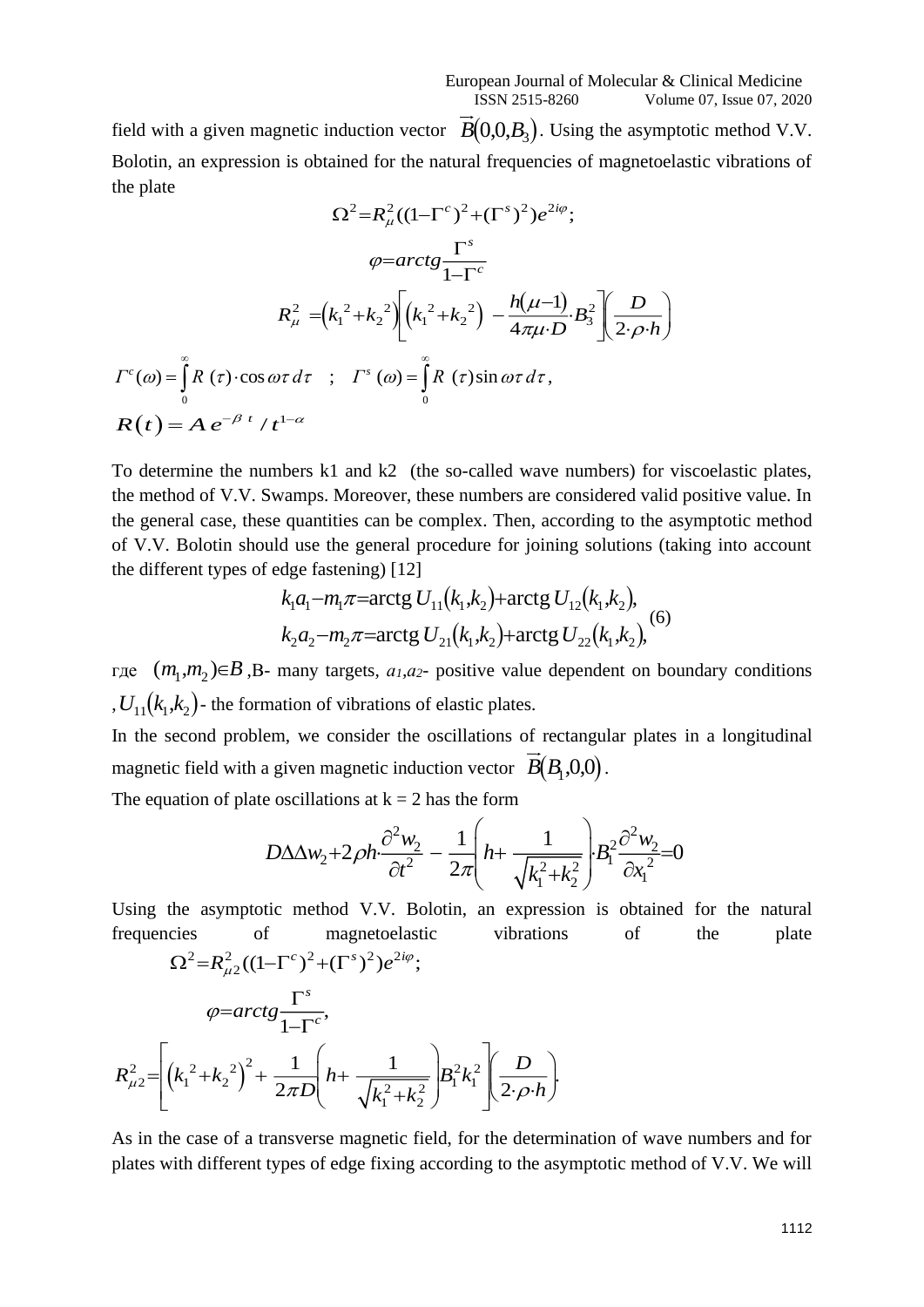use the general procedure for the conditions for joining solutions [12] (6). By constructing a system of transcendental equations to determine the unknown so-called wave numbers, one can calculate the spectra of the complex vibration frequencies of the plates in a transverse magnetic field with any combination of boundary conditions. The transcendental algebraic equations with a complex input parameter are solved numerically by the Mueller method

#### **4. THE CALCULATED RESULTS**

Natural frequencies were determined for square viscoelastic plates made of aluminum (  $\rho$ =2700 кг/м<sup>3</sup>, magnetic permeability  $\mu$ =1+1,5·10<sup>-5</sup>, elastic modulus  $E$ =65 ГПа, Poisson's coifficent  $v=0.25$ ) at various values of the transverse magnetic field induction, as well as the rheological properties of the material  $A = 0.048$ ;  $\beta = 0.05$ ;  $\alpha = 0.1$ . When analyzing the vibrational frequency spectra of viscoelastic plates with different boundary conditions, it was found that the transverse magnetic field reduces the real and many parts of the natural vibration frequencies of the plates. A sharper decrease in the real (and many) parts of the frequencies with increasing magnetic field induction is observed in the articulated



Fig. 2 The effect of transverse magnetic field induction on the natural frequencies of the vibration of a square pivotally supported plate

at various values of the relative thickness of the plate  $2h/a$  $(1 - \omega_{11}^1, 2 - \omega_{112}^1, 3 - \omega_{122}^1 - 2h/a = 1,510^{-2}, 4 - \omega_{111}^1, 5 - \omega_{112}^1, 6 - \omega_{122}^1 2h/a=110^{-2}$  ,  $6-\omega_{111}^H$ ,  $7-\omega_{112}^H$ ,  $8-\omega_{122}^H-2h/a=1,010^{-3}$  )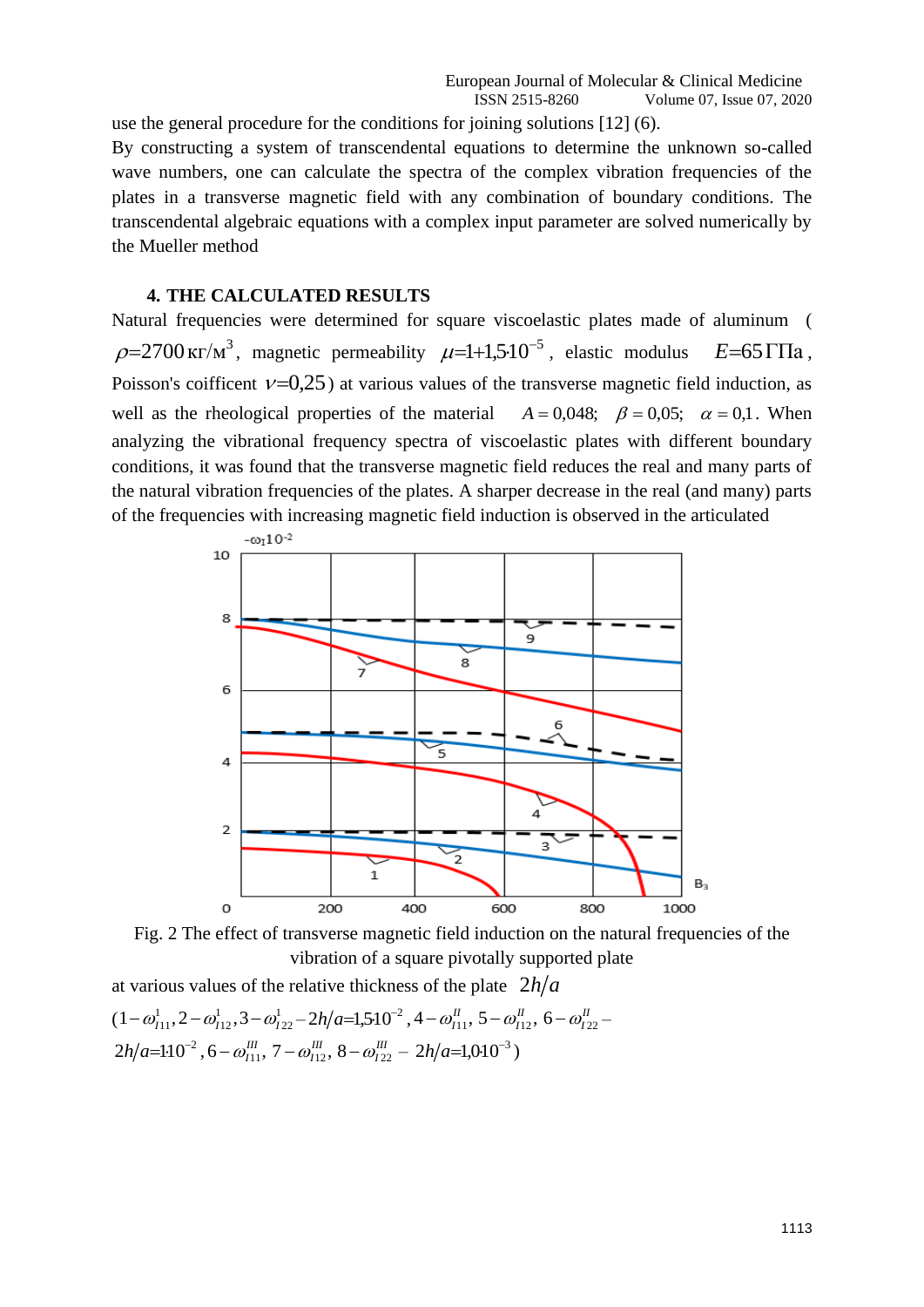

Fig. 3 Dependencies of dimensionless console frequencies and pivotally supported square plate with parameters

$$
2h = 1 \cdot 10^{-3} \text{ M}, a_1 = a_2 = 0, 2 \text{ M}
$$
  

$$
(1 - \omega_{111}^1 - 2h/a = 1, 5 \cdot 10^{-4}, 2 - \omega_{111}^K - 2h/a = 1 \cdot 10^{-4},
$$
  

$$
3 - \omega_{111}^K - 2h/a = 1, 5 \cdot 10^{-3}, 4 - \omega_{111} = 2h/a = 1, 5 \cdot 10^{-3}, 5 - \omega_{111} = 2h/a = 1, 5 \cdot 10^{-2} \quad 6 - \omega_{111} - 2h/a = 1,010^{-1})
$$

Articulated supported viscoelastic plates, as well as plates with combined conditions for fixing the edges. Smoother - reducing the natural frequencies and damping coefficients of rigidly clamped and cantilever viscoelastic plates.

For the cantilever viscoelastic plate, there is a slight increase in the real and imaginary parts of the first natural frequency with increasing transverse magnetic field induction. Moreover, the thinner the plate, the more reducing the effect on the real and imaginary parts of the vibration frequency is exerted by the transverse magnetic field (Fig. 2), which corresponds to the results of other authors published in the literature. By constructing a system of transcendental equations for determining wave numbers, it is possible to calculate the spectra of vibration frequencies of plates in a longitudinal magnetic field with any boundary conditions.The natural frequencies were determined for square plates made of aluminum with different fixing conditions at different values of the longitudinal magnetic field induction.When analyzing the spectra of complex vibrational frequencies of viscoelastic plates with different boundary conditions, it was found that the longitudinal magnetic field increases the real and many parts of the vibration frequency of the articulated (dashed lines in Fig. 3) and pinched viscoelastic plates.For a cantilever plate, a longitudinal magnetic field lowers some real and imaginary parts of the frequency (solid lines in Fig. 3).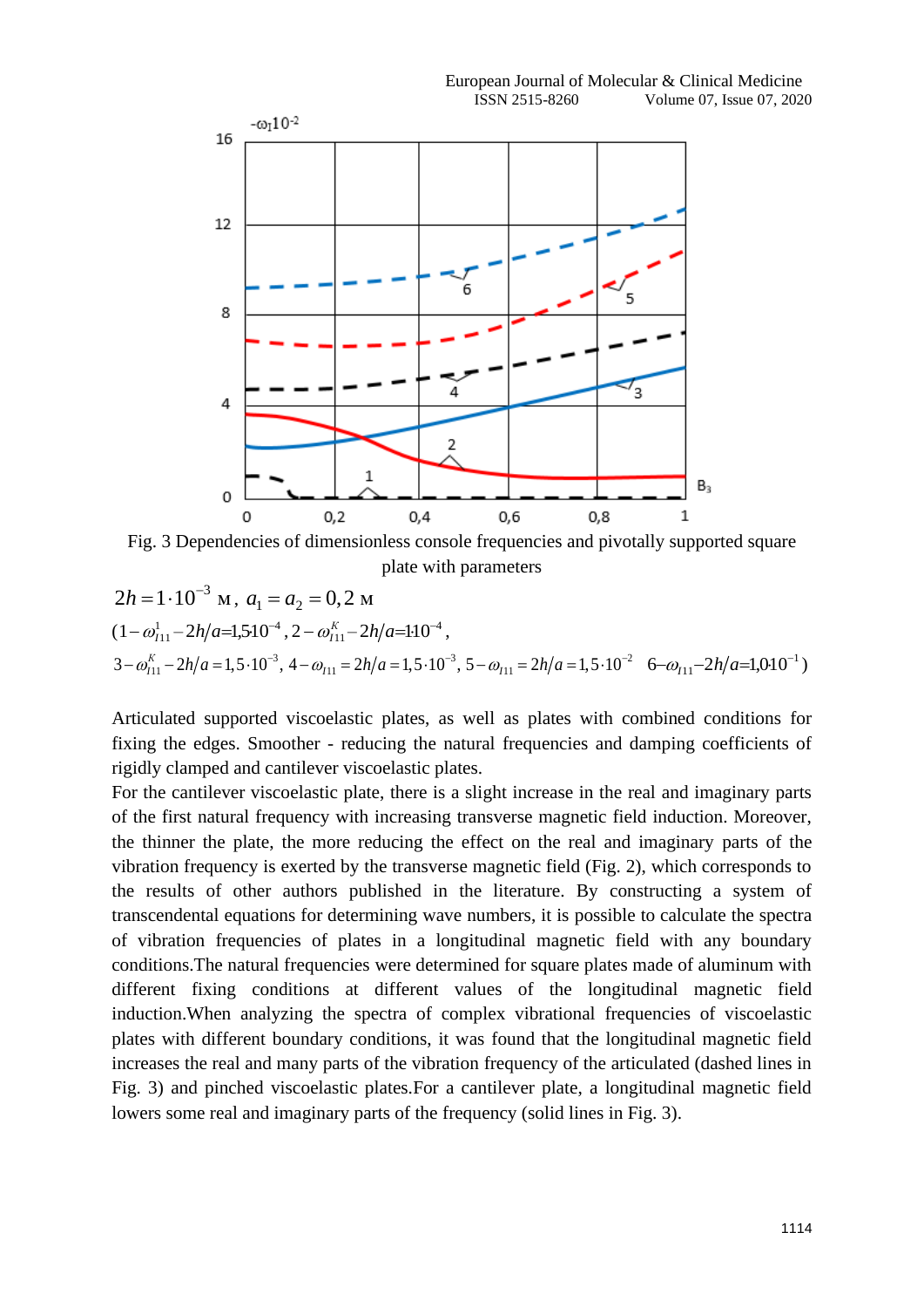# **5. CONCLUSIONS**

1. Built using the asymptotic method VV Bolotin solutions of the type of dynamic edge effects for rectangular viscoelastic plates with an arbitrary combination of conditions for fixing the edges in a transverse and longitudinal magnetic field.

2. The spectra of complex eigenfrequencies of oscillations of viscoelastic plates with various conditions for fixing the edges in a longitudinal and transverse magnetic field were calculated. It has been established that a transverse magnetic field lowers the real and many parts of the complex oscillation frequency of the plates, and a longitudinal magnetic field increases the real and many parts of the complex oscillation frequency.

3. Asymptotic estimates are obtained for the density of the real and most parts of the complex frequencies, for assessing the effect of magnetic fields on the entire spectrum of natural frequencies (real parts of the complex frequencies) and the damping coefficient (many parts of the complex frequencies) of the plate vibrations. The main effect of the transverse and longitudinal magnetic fields is exerted on the lower eigenfrequencies and the damping coefficient of oscillations.

In the region of high frequencies (real parts of complex frequencies), the asymptotic density tends to the frequency density of the oscillations of the elastic plates in vacuum (Courant density).

## **6. REFERENCE.**

- [1] Korobkov Yu.S., Krasova N.S., Khromatov V.E. Influence of a magnetic field on the frequency spectra of oscillations of rectangular plates // Electrical Engineering. 2007. No4. S. 30-34.
- [2] Flugge W. Stresses in shells. Berlin etc., 1967.
- [3] Moon F.C. Magneto-solid mechanics. N.-Y., 1984.
- [4] Newmark N.M. A method of Computation for Structural Dynamics // J. End. Mech Div. Proc. ASCE. - 1959. - Vol. 85, No. 7. - P. 67–97.
- [5] Truesdeil C., Noll W. The nonlinear field theories // Haudthuch der Physik Ed. S. F. Lugge. - 1960. - Vol. 3/3. R. 1-602.
- [6] Molchenko L.V., Loos I.I., Fedorchenko L.N. Axisymmetric magnetoelastic deformation of a flexible orthotropic annular plate taking into account orthotropic conductivity // Prikl. Mechanics. - 2013. - T. 49, No. 3. - S. 82-88.
- [7] Molchenko L.V., Loos I.I. The stress state of a flexible orthotropic spherical shell in a magnetic field when exposed to external current and magnetic field // Prikl. Mechanics. - 2013. - T. 49, No. 5. - S. 34-39.
- [8] Nye J. Physical properties of crystals and their description using tensors and matrices. M., 1967. Novatsky V. Electromagnetic effects in solids. - M., 1986.
- [9] Grigorenko Ya.M., Molchenko L.V. Fundamentals of the theory of plates and shells with elements of magnetoelasticity (Ukrainian): a textbook.-K: CPI "Kiev University", 2010.
- [10] Grinchenko V.T., Ulitko A.F., Shulga N.A. Electroelasticity // Mechanics of related fields in structural elements: V 5t. - Kiev, 1989.- T. 5.